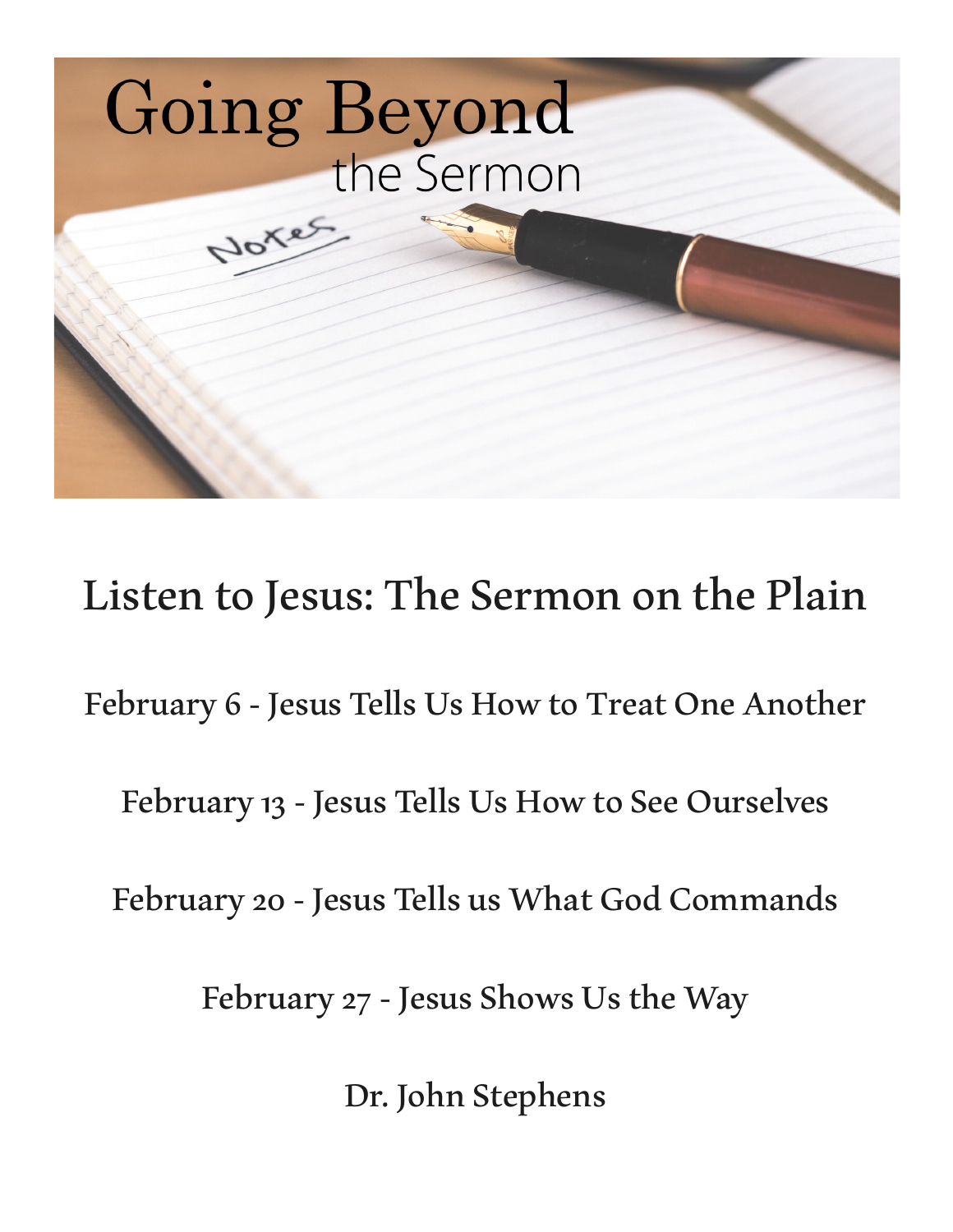# **Listen to Jesus: The Sermon on the Plain**

At Chapelwood we want to continue Following Jesus and really work on listening more closely to how he calls us to live our lives. Many of us have heard about the Sermon on the Mount in the Gospel of Matthew. Fewer of us realized that Jesus had another significant moment of teaching about how we are called to live life that is recorded in the Gospel of Luke. This sermon is called the Sermon on the Plain.

There are some similarities, but in Luke's Gospel, Jesus seems to be preaching about how we are called to **live, act, speak, and model our faith**. Christian formation is critical for those of us who long to follow Jesus and be all he desires. **We must listen.** We will see in Luke 9, at the Transfiguration of Jesus, that Jesus is surrounded by Moses and Elijah – two of the greatest messengers of God. When the clouds clear away,

Peter, James, and John see only Jesus remaining and a voice from the cloud declares, "This is my Son, my Chosen; Listen to Him!"

I truly believe if we listen deeply, we will experience a new way of thinking about our lives and a renewed commitment to live the teachings of Jesus every day.

Dr. John Stephens

*Going Beyond the Sermon is written by Teresa Rossy, Director of Adult Discipleship Ministries, Chapelwood United Methodist Church in Houston, Texas. Source material is quoted throughout. The sermons are streamed online at www.chapelwood.org/archives. To get Going Beyond the Sermon in your inbox, e-mail Laura Frost, lfrost@chapelwood.org.*

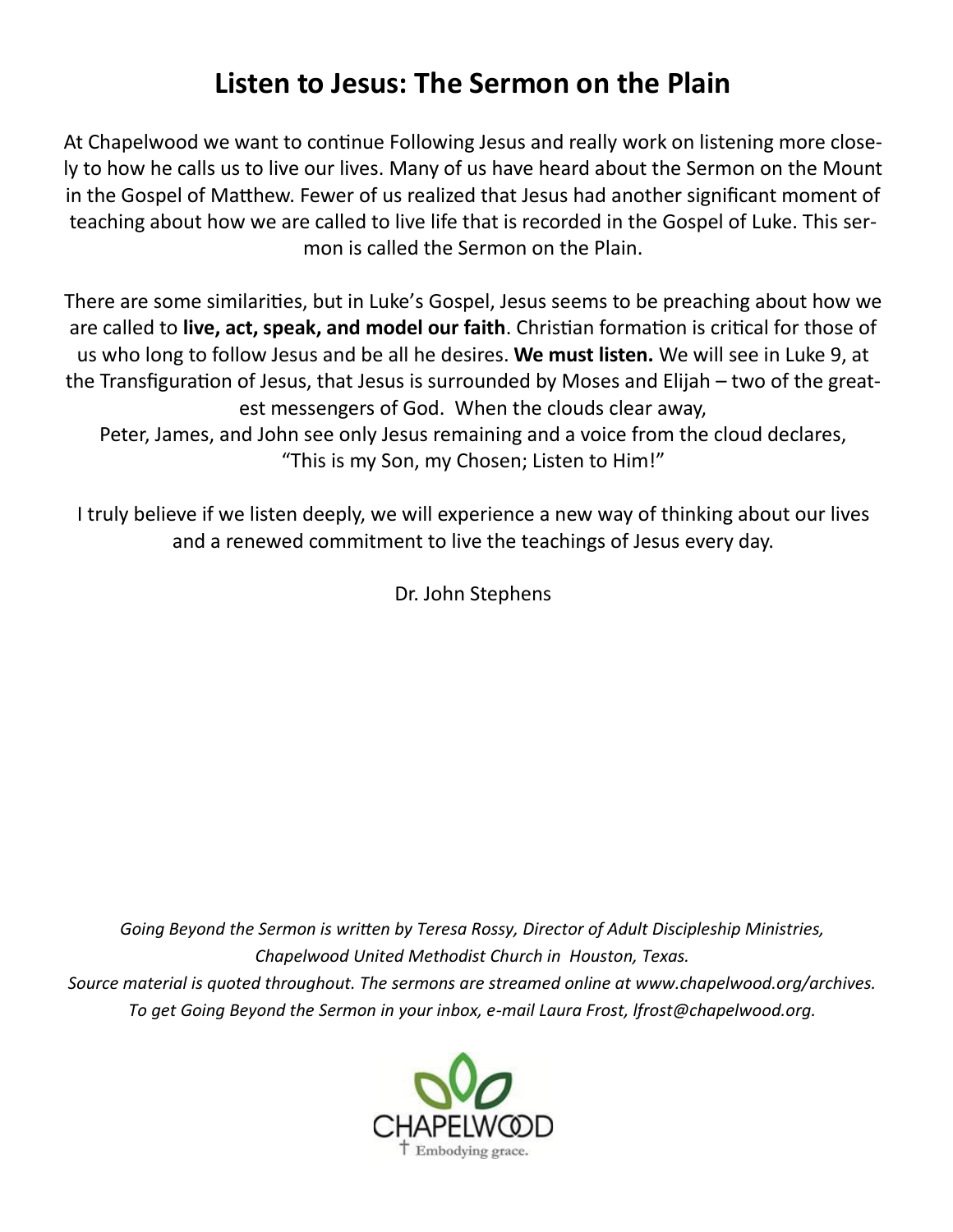# **February 6 Jesus Tells Us How to Treat One Another**

### **BIBLE S.W.A.P.**

### **S-Scripture: Luke 6:27-38**

"But I say to you that listen, Love your enemies, do good to those who hate you, bless those who curse you, pray for those who abuse you. If anyone strikes you on the cheek, offer the other also; and from anyone who takes away your coat do not withhold even your shirt. Give to everyone who begs from you; and if anyone takes away your goods, do not ask for them again. Do to others as you would have them do to you.

 "If you love those who love you, what credit is that to you? For even sinners love those who love them. If you do good to those who do good to you, what credit is that to you? For even sinners do the same. If you lend to those from whom you hope to receive, what credit is that to you? Even sinners lend to sinners, to receive as much again. But love your enemies, do good, and lend, expecting nothing in return. Your reward will be great, and you will be children of the Most High; for he is kind to the ungrateful and the wicked. Be merciful, just as your Father is merciful.

 "Do not judge, and you will not be judged; do not condemn, and you will not be condemned. Forgive, and you will be forgiven; give, and it will be given to you. A good measure, pressed down, shaken together, running over, will be put into your lap; for the measure you give will be the measure you get back."

### **Notes:**



## **W-What Does it Mean and What Can I Obey?**

Our Bible S.W.A.P. study method is simple, plain, and direct -- much like today's Scripture passage. "There are two particularly astonishing things about these instructions," says N.T. Wright in *Luke for Everyone.* "First, their simplicity: they are obvious, clear, direct and memorable. Second, their scarcity. How many people do you know who really live like this? How many communities do you know where these guidelines are rules of life? What's gone wrong? Has God changed? Or have we forgotten who he really is?"

I think for this passage we need to adapt the question "What Can I Obey?" to "What WILL I Obey?" For example, look at the principle of generosity that Jesus is teaching here. "If anyone takes your coat, give him also your shirt. Give to everyone who begs from you and don't ask for anything back." "God is generous to all people, generous (in the eyes of the stingy) to a fault," says Wright (p. 74).

Jesus goes on to say, "Love your enemies, do good and lend without expecting any return. Your reward will be great! You will be children of the Most High!" In other words, if we as Jesus's followers, follow these instructions, we will be like God, because God does these things. Jesus proved it himself, explains Wright: "His whole life was one of exuberant generosity, giving all he'd got to give to everyone who needed it. He was speaking of what he knew: the extravagant love of his Father, and the call to live a lavish human life in response. And finally, when they struck him on the cheek and ripped the coat and shirt off his back, he went on loving and forgiving, as Luke will tell us later (See Luke 23: 34, 43)."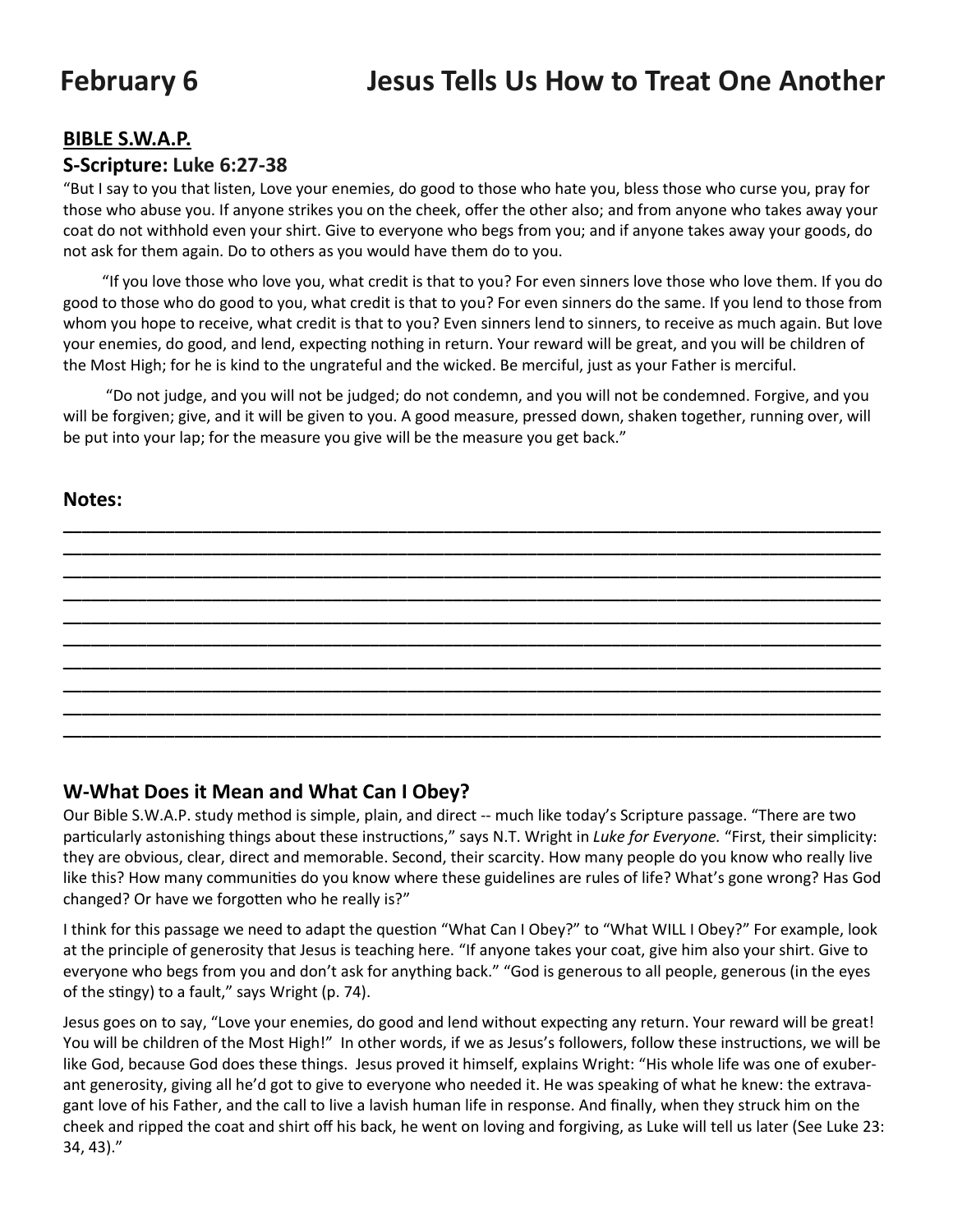Will you and I obey Jesus' teaching and follow his example to be abundantly generous?

# **A- Apply (Listen)**

In this series, John Stephens is encouraging us to *listen* to Jesus. Our Apply section will be a series of Scripture listening prompts. Please use these for a time of prayer and meditation, noting what you *hear* from Jesus. If you have a Bible app with audio, use that to soak in the text in a different way. Here's a link to get you started: [https://](https://www.biblegateway.com/resources/audio/?recording=esv-laughlin) [www.biblegateway.com/resources/audio/?recording=esv](https://www.biblegateway.com/resources/audio/?recording=esv-laughlin)-laughlin

Jesus begins speaking to those who will listen: "Love your enemies, do good to those who hate you, bless those who curse you, pray for those who abuse you."

Is there a person who is like an enemy to you who comes to mind as you hear Jesus speaking directly to you, about your real life? Will you write a blessing for someone who "curses" you? Would you seriously consider speaking that blessing to your enemy?

Jesus says to those who will listen: "Do not judge and you will not be judged; do not condemn, and you will not be condemned."

Who are you judging and condemning at this time in your life? With Jesus listening to you, will you confess that name to him? Will you receive the forgiveness and mercy of God in return?

### **P-Pray**

Jesus, help me listen to you with an open mind and heart to hear more from you about what God is like, what you are like, and what you can do in and through me as I grow more and more like you. With listening ears I pray, Amen.

# **February 13 Jesus Tells Us How to See Ourselves**

# **BIBLE S.W.A.P.**

**S-Scripture: Luke 6:39-45** He also told them a parable: "Can a blind person guide a blind person? Will not both fall into a pit? A disciple is not above the teacher, but everyone who is fully qualified will be like the teacher. Why do you see the speck in your neighbor's eye, but do not notice the log in your own eye? Or how can you say to your neighbor, 'Friend, let me take out the speck in your eye,' when you yourself do not see the log in your own eye? You hypocrite, first take the log out of your own eye, and then you will see clearly to take the speck out of your neighbor's eye. "No good tree bears bad fruit, nor again does a bad tree bear good fruit; for each tree is known by its own fruit. Figs are not gathered from thorns, nor are grapes picked from a bramble bush. The good person out of the good treasure of the heart produces good, and the evil person out of evil treasure produces evil; for it is out of the abundance of the heart that the mouth speaks.

**\_\_\_\_\_\_\_\_\_\_\_\_\_\_\_\_\_\_\_\_\_\_\_\_\_\_\_\_\_\_\_\_\_\_\_\_\_\_\_\_\_\_\_\_\_\_\_\_\_\_\_\_\_\_\_\_\_\_\_\_\_\_\_\_\_\_\_\_\_\_\_\_\_\_\_\_\_\_\_\_\_\_\_\_\_\_\_\_\_ \_\_\_\_\_\_\_\_\_\_\_\_\_\_\_\_\_\_\_\_\_\_\_\_\_\_\_\_\_\_\_\_\_\_\_\_\_\_\_\_\_\_\_\_\_\_\_\_\_\_\_\_\_\_\_\_\_\_\_\_\_\_\_\_\_\_\_\_\_\_\_\_\_\_\_\_\_\_\_\_\_\_\_\_\_\_\_\_\_ \_\_\_\_\_\_\_\_\_\_\_\_\_\_\_\_\_\_\_\_\_\_\_\_\_\_\_\_\_\_\_\_\_\_\_\_\_\_\_\_\_\_\_\_\_\_\_\_\_\_\_\_\_\_\_\_\_\_\_\_\_\_\_\_\_\_\_\_\_\_\_\_\_\_\_\_\_\_\_\_\_\_\_\_\_\_\_\_\_ \_\_\_\_\_\_\_\_\_\_\_\_\_\_\_\_\_\_\_\_\_\_\_\_\_\_\_\_\_\_\_\_\_\_\_\_\_\_\_\_\_\_\_\_\_\_\_\_\_\_\_\_\_\_\_\_\_\_\_\_\_\_\_\_\_\_\_\_\_\_\_\_\_\_\_\_\_\_\_\_\_\_\_\_\_\_\_\_\_**

### **Notes:**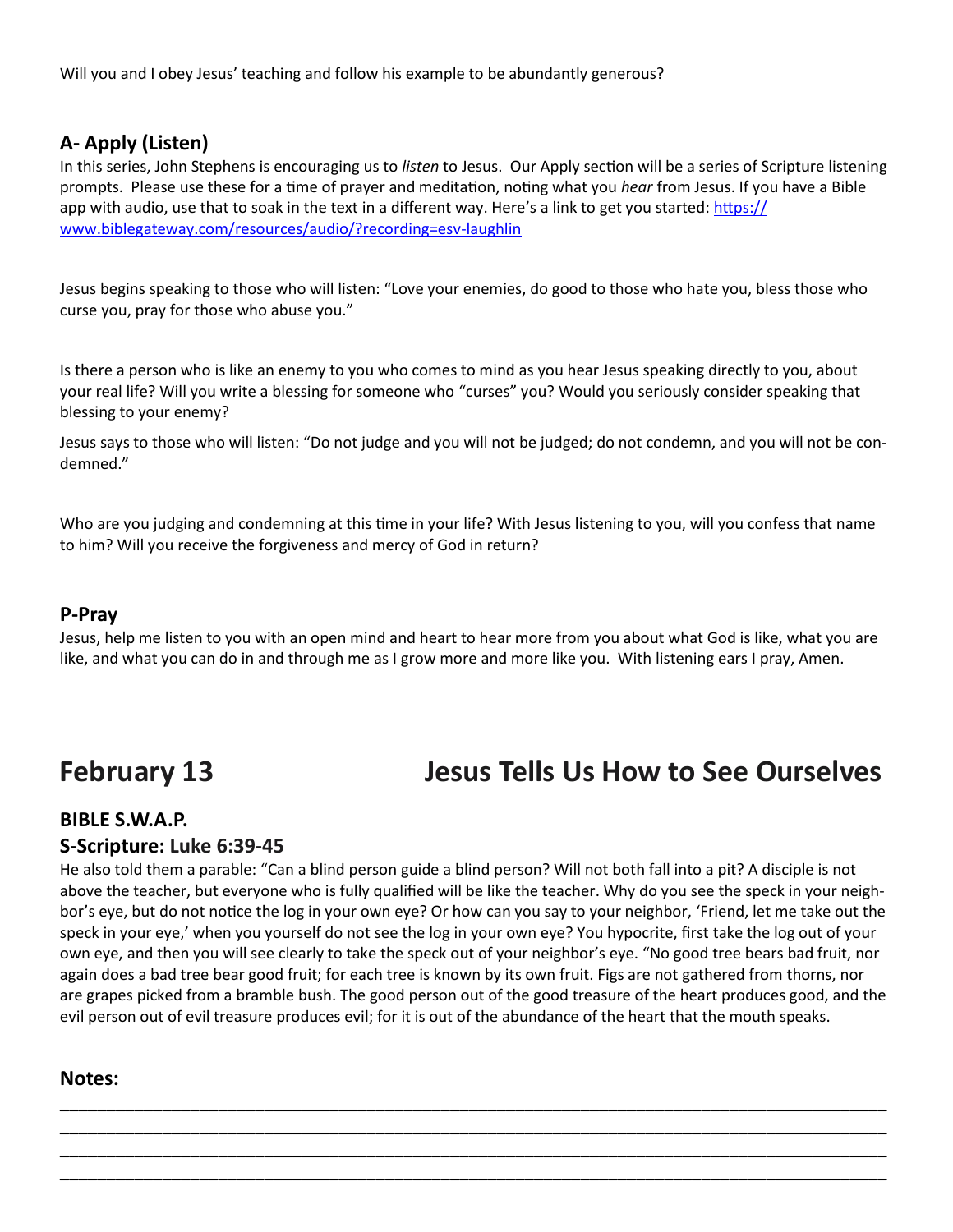## **W-What Does it Mean and What Can I Obey?**

In these parables, Jesus uses hyperbole to teach his followers to be self-reflective. His "blind leading the blind" and "log in the eye" examples are so outrageous that the listener can chuckle at the images and is therefore invited to look inward. "That's not me" can quickly turn to "Well, maybe I've been like that" as one turns the story over in their mind.

**\_\_\_\_\_\_\_\_\_\_\_\_\_\_\_\_\_\_\_\_\_\_\_\_\_\_\_\_\_\_\_\_\_\_\_\_\_\_\_\_\_\_\_\_\_\_\_\_\_\_\_\_\_\_\_\_\_\_\_\_\_\_\_\_\_\_\_\_\_\_\_\_\_\_\_\_\_\_\_\_\_\_\_\_\_\_\_\_\_ \_\_\_\_\_\_\_\_\_\_\_\_\_\_\_\_\_\_\_\_\_\_\_\_\_\_\_\_\_\_\_\_\_\_\_\_\_\_\_\_\_\_\_\_\_\_\_\_\_\_\_\_\_\_\_\_\_\_\_\_\_\_\_\_\_\_\_\_\_\_\_\_\_\_\_\_\_\_\_\_\_\_\_\_\_\_\_\_\_ \_\_\_\_\_\_\_\_\_\_\_\_\_\_\_\_\_\_\_\_\_\_\_\_\_\_\_\_\_\_\_\_\_\_\_\_\_\_\_\_\_\_\_\_\_\_\_\_\_\_\_\_\_\_\_\_\_\_\_\_\_\_\_\_\_\_\_\_\_\_\_\_\_\_\_\_\_\_\_\_\_\_\_\_\_\_\_\_\_ \_\_\_\_\_\_\_\_\_\_\_\_\_\_\_\_\_\_\_\_\_\_\_\_\_\_\_\_\_\_\_\_\_\_\_\_\_\_\_\_\_\_\_\_\_\_\_\_\_\_\_\_\_\_\_\_\_\_\_\_\_\_\_\_\_\_\_\_\_\_\_\_\_\_\_\_\_\_\_\_\_\_\_\_\_\_\_\_\_ \_\_\_\_\_\_\_\_\_\_\_\_\_\_\_\_\_\_\_\_\_\_\_\_\_\_\_\_\_\_\_\_\_\_\_\_\_\_\_\_\_\_\_\_\_\_\_\_\_\_\_\_\_\_\_\_\_\_\_\_\_\_\_\_\_\_\_\_\_\_\_\_\_\_\_\_\_\_\_\_\_\_\_\_\_\_\_\_\_ \_\_\_\_\_\_\_\_\_\_\_\_\_\_\_\_\_\_\_\_\_\_\_\_\_\_\_\_\_\_\_\_\_\_\_\_\_\_\_\_\_\_\_\_\_\_\_\_\_\_\_\_\_\_\_\_\_\_\_\_\_\_\_\_\_\_\_\_\_\_\_\_\_\_\_\_\_\_\_\_\_\_\_\_\_\_\_\_\_**

Likewise, fruit comes from specific trees – anyone can see that. So whether we examine our status, position, or other label in society ( what kind of tree am I?) or our actions, attitudes, and outcomes (what kind of fruit am I producing?), we are seeing ourselves as we truly are. That is the goal of our Master in this parable.

# **A-Apply (Listen)**

Listen to the passage read aloud. Use these questions to examine yourself.

In what ways am I blind to what God wants me to see about myself?

Who am I following for spiritual guidance? How well am I learning and growing under their leadership?

Who is following me at this time in my life? Am I leading them in the right direction?

What am I critical of in others?

What are my own biases that are not from God?

Name three key characteristics that describe you.

Do your key relationships reflect your key characteristics?

How would you describe the "abundance of your heart" at this time in your life? What flows from it?

### **P - Pray**

God, help me see myself as I really am. I offer the real me to your love and care. With listening ears I pray, Amen.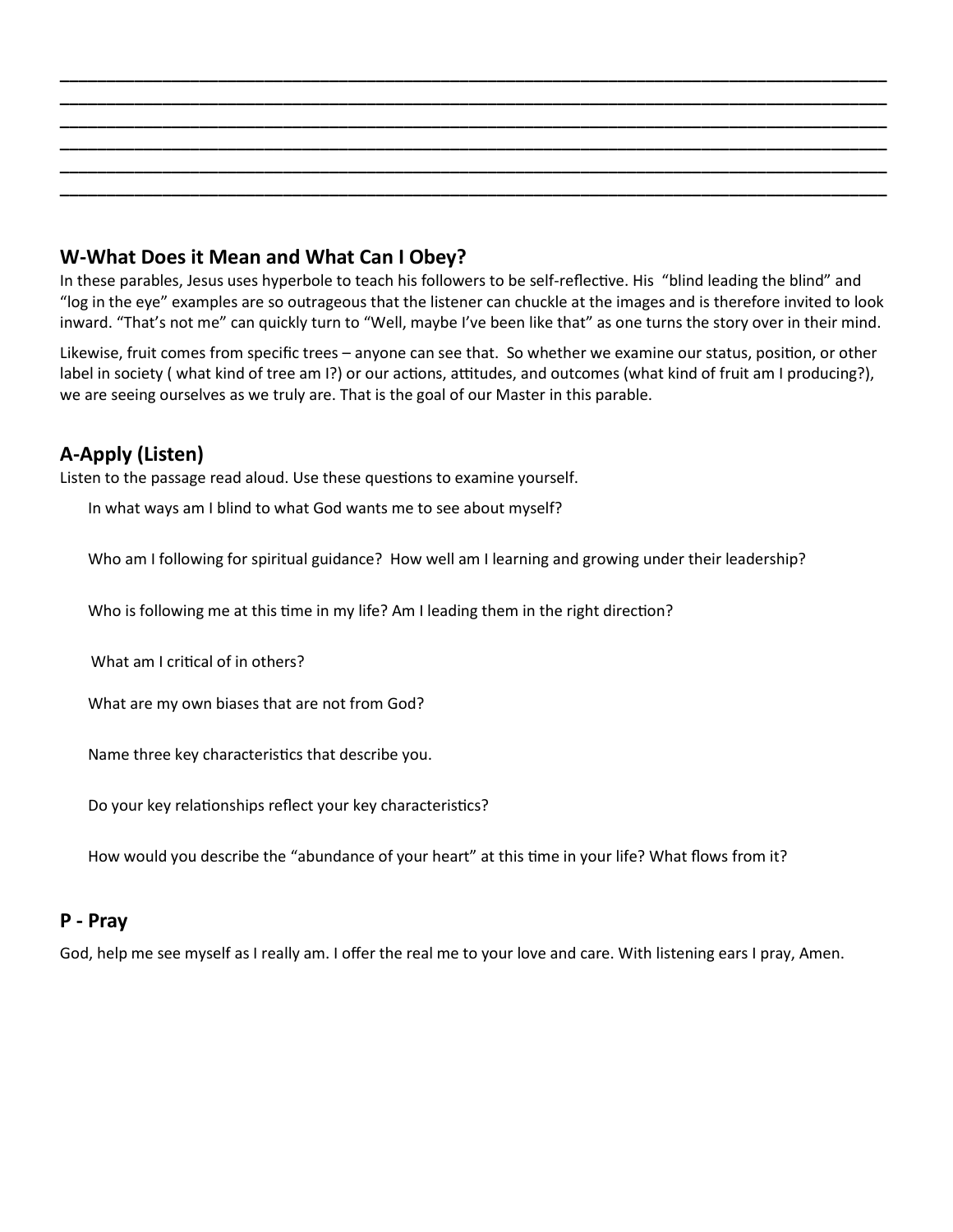# **February 20 Jesus Tells Us What God Commands**

### **BIBLE S.W.A.P.**

### **S-Scripture: Luke 6:46-49**

"Why do you call me 'Lord, Lord,' and do not do what I tell you? I will show you what someone is like who comes to me, hears my words, and acts on them. That one is like a man building a house, who dug deeply and laid the foundation on rock; when a flood arose, the river burst against that house but could not shake it, because it had been well built. But the one who hears and does not act is like a man who built a house on the ground without a foundation. When the river burst against it, immediately it fell, and great was the ruin of that house."

**\_\_\_\_\_\_\_\_\_\_\_\_\_\_\_\_\_\_\_\_\_\_\_\_\_\_\_\_\_\_\_\_\_\_\_\_\_\_\_\_\_\_\_\_\_\_\_\_\_\_\_\_\_\_\_\_\_\_\_\_\_\_\_\_\_\_\_\_\_\_\_\_\_\_\_\_\_\_\_\_\_\_\_\_\_\_\_\_\_ \_\_\_\_\_\_\_\_\_\_\_\_\_\_\_\_\_\_\_\_\_\_\_\_\_\_\_\_\_\_\_\_\_\_\_\_\_\_\_\_\_\_\_\_\_\_\_\_\_\_\_\_\_\_\_\_\_\_\_\_\_\_\_\_\_\_\_\_\_\_\_\_\_\_\_\_\_\_\_\_\_\_\_\_\_\_\_\_\_ \_\_\_\_\_\_\_\_\_\_\_\_\_\_\_\_\_\_\_\_\_\_\_\_\_\_\_\_\_\_\_\_\_\_\_\_\_\_\_\_\_\_\_\_\_\_\_\_\_\_\_\_\_\_\_\_\_\_\_\_\_\_\_\_\_\_\_\_\_\_\_\_\_\_\_\_\_\_\_\_\_\_\_\_\_\_\_\_\_ \_\_\_\_\_\_\_\_\_\_\_\_\_\_\_\_\_\_\_\_\_\_\_\_\_\_\_\_\_\_\_\_\_\_\_\_\_\_\_\_\_\_\_\_\_\_\_\_\_\_\_\_\_\_\_\_\_\_\_\_\_\_\_\_\_\_\_\_\_\_\_\_\_\_\_\_\_\_\_\_\_\_\_\_\_\_\_\_\_ \_\_\_\_\_\_\_\_\_\_\_\_\_\_\_\_\_\_\_\_\_\_\_\_\_\_\_\_\_\_\_\_\_\_\_\_\_\_\_\_\_\_\_\_\_\_\_\_\_\_\_\_\_\_\_\_\_\_\_\_\_\_\_\_\_\_\_\_\_\_\_\_\_\_\_\_\_\_\_\_\_\_\_\_\_\_\_\_\_ \_\_\_\_\_\_\_\_\_\_\_\_\_\_\_\_\_\_\_\_\_\_\_\_\_\_\_\_\_\_\_\_\_\_\_\_\_\_\_\_\_\_\_\_\_\_\_\_\_\_\_\_\_\_\_\_\_\_\_\_\_\_\_\_\_\_\_\_\_\_\_\_\_\_\_\_\_\_\_\_\_\_\_\_\_\_\_\_\_ \_\_\_\_\_\_\_\_\_\_\_\_\_\_\_\_\_\_\_\_\_\_\_\_\_\_\_\_\_\_\_\_\_\_\_\_\_\_\_\_\_\_\_\_\_\_\_\_\_\_\_\_\_\_\_\_\_\_\_\_\_\_\_\_\_\_\_\_\_\_\_\_\_\_\_\_\_\_\_\_\_\_\_\_\_\_\_\_\_ \_\_\_\_\_\_\_\_\_\_\_\_\_\_\_\_\_\_\_\_\_\_\_\_\_\_\_\_\_\_\_\_\_\_\_\_\_\_\_\_\_\_\_\_\_\_\_\_\_\_\_\_\_\_\_\_\_\_\_\_\_\_\_\_\_\_\_\_\_\_\_\_\_\_\_\_\_\_\_\_\_\_\_\_\_\_\_\_\_ \_\_\_\_\_\_\_\_\_\_\_\_\_\_\_\_\_\_\_\_\_\_\_\_\_\_\_\_\_\_\_\_\_\_\_\_\_\_\_\_\_\_\_\_\_\_\_\_\_\_\_\_\_\_\_\_\_\_\_\_\_\_\_\_\_\_\_\_\_\_\_\_\_\_\_\_\_\_\_\_\_\_\_\_\_\_\_\_\_ \_\_\_\_\_\_\_\_\_\_\_\_\_\_\_\_\_\_\_\_\_\_\_\_\_\_\_\_\_\_\_\_\_\_\_\_\_\_\_\_\_\_\_\_\_\_\_\_\_\_\_\_\_\_\_\_\_\_\_\_\_\_\_\_\_\_\_\_\_\_\_\_\_\_\_\_\_\_\_\_\_\_\_\_\_\_\_\_\_**

### **Notes:**

### **W-What Does it Mean and What Can I Obey?**

Jesus clearly states that what his followers say and do as a result of hearing God's word is of vital importance. In the Sermon on the Plain, we get the impression that Jesus would rather not be called Lord by anyone who is not willing to obey him. He is speaking from his authority as the Son of God. The same passage in Matthew puts it this way, "Not everyone who *says* to me, 'Lord, Lord,' will enter the kingdom of heaven, but only the one who *does* the will of my Father in heaven. It is in God's power and authority to declare who will enter the kingdom of heaven. "On that day many will say to me, 'Lord, Lord, did we not prophesy in your name, and cast out demons in your name, and do many deeds of power in your name?' Then I will declare to them, 'I never knew you; go away from me, you evildoers.' (Matt. 7: 21-22).

A similar passage is found in James 1: 22-25. But be doers of the word, and not merely hearers who deceive themselves. For if any are hearers of the word and not doers, they are like those who look at themselves in a mirror; for they look at themselves and, on going away, immediately forget what they were like. But those who look into the perfect law, the law of liberty, and persevere, being not hearers who forget but doers who act—they will be blessed in their doing.

Each passage highlights the rabbi Jesus' deep desire and warning for his followers to be wise, rather than foolish; to be good rather than evil; to be kingdom-seekers rather than glory-seekers, to persevere in godliness rather than settling for self-deception.

# **A-Apply (Listen)**

In both Luke and Matthew's gospels the story of the man who built his house on the rock and the man who built his house on the sand follows Jesus' admonition to do what he tells us to do. While many Biblical parables involve cultural references that 21<sup>st</sup> century readers do not understand, this parable about floods, and houses that stand and fall is relatable to those who live in flood-prone regions. We get it. "When a flood arose" is a very real possibility. We listen to the weather reports when a storm is brewing. We act accordingly – preparing our homes, our food resources, our power back-up plans, our neighborhood support systems, and our family communication strategies. In many communities,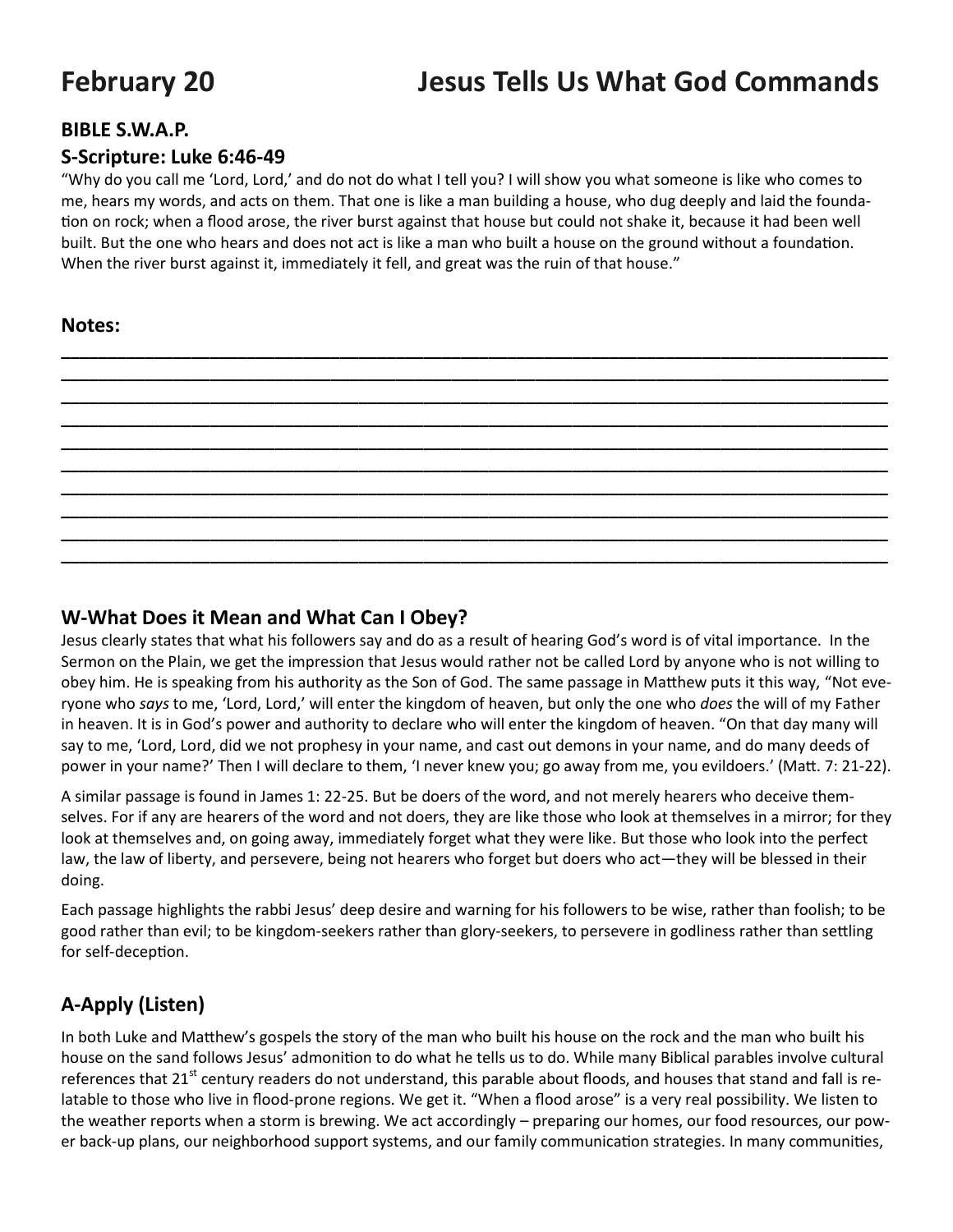times of flooding or other natural disasters are when the church really acts like the church – caring for the least of these.

If we listen to this parable of Jesus with the level of attention and obedience we give the weather experts during a Texas hurricane, what might our response be?

Do you sense a current "storm warning" that Jesus may be trying to say to you?

What aspect of God's word and God's authority in your life are you ignoring?

What is a step you can take to build your spiritual foundation now so that you will be more connected to Jesus when a storm arises?

Is there any form of blasphemy in your life that you need to pay attention to and stop doing?

### **P-Pray**

Jesus, you are my rock and my redeemer. I want to be like the man who built his house on the rock. Help me build my life wisely. With listening ears I pray, Amen.

# **February 27 Jesus Shows Us the Way**

### **BIBLE S.W.A.P.**

### **S-Scripture: Luke 9:28-36**

Now about eight days after these sayings Jesus took with him Peter and John and James, and went up on the mountain to pray. And while he was praying, the appearance of his face changed, and his clothes became dazzling white. Suddenly they saw two men, Moses and Elijah, talking to him. They appeared in glory and were speaking of his departure, which he was about to accomplish at Jerusalem. Now Peter and his companions were weighed down with sleep; but since they had stayed awake, they saw his glory and the two men who stood with him. Just as they were leaving him, Peter said to Jesus, "Master, it is good for us to be here; let us make three dwellings, one for you, one for Moses, and one for Elijah" —not knowing what he said. While he was saying this, a cloud came and overshadowed them; and they were terrified as they entered the cloud. Then from the cloud came a voice that said, "This is my Son, my Chosen; listen to him!" When the voice had spoken, Jesus was found alone. And they kept silent and in those days told no one any of the things they had seen.

**\_\_\_\_\_\_\_\_\_\_\_\_\_\_\_\_\_\_\_\_\_\_\_\_\_\_\_\_\_\_\_\_\_\_\_\_\_\_\_\_\_\_\_\_\_\_\_\_\_\_\_\_\_\_\_\_\_\_\_\_\_\_\_\_\_\_\_\_\_\_\_\_\_\_\_\_\_\_\_\_\_\_\_\_\_\_\_\_\_ \_\_\_\_\_\_\_\_\_\_\_\_\_\_\_\_\_\_\_\_\_\_\_\_\_\_\_\_\_\_\_\_\_\_\_\_\_\_\_\_\_\_\_\_\_\_\_\_\_\_\_\_\_\_\_\_\_\_\_\_\_\_\_\_\_\_\_\_\_\_\_\_\_\_\_\_\_\_\_\_\_\_\_\_\_\_\_\_\_ \_\_\_\_\_\_\_\_\_\_\_\_\_\_\_\_\_\_\_\_\_\_\_\_\_\_\_\_\_\_\_\_\_\_\_\_\_\_\_\_\_\_\_\_\_\_\_\_\_\_\_\_\_\_\_\_\_\_\_\_\_\_\_\_\_\_\_\_\_\_\_\_\_\_\_\_\_\_\_\_\_\_\_\_\_\_\_\_\_ \_\_\_\_\_\_\_\_\_\_\_\_\_\_\_\_\_\_\_\_\_\_\_\_\_\_\_\_\_\_\_\_\_\_\_\_\_\_\_\_\_\_\_\_\_\_\_\_\_\_\_\_\_\_\_\_\_\_\_\_\_\_\_\_\_\_\_\_\_\_\_\_\_\_\_\_\_\_\_\_\_\_\_\_\_\_\_\_\_ \_\_\_\_\_\_\_\_\_\_\_\_\_\_\_\_\_\_\_\_\_\_\_\_\_\_\_\_\_\_\_\_\_\_\_\_\_\_\_\_\_\_\_\_\_\_\_\_\_\_\_\_\_\_\_\_\_\_\_\_\_\_\_\_\_\_\_\_\_\_\_\_\_\_\_\_\_\_\_\_\_\_\_\_\_\_\_\_\_ \_\_\_\_\_\_\_\_\_\_\_\_\_\_\_\_\_\_\_\_\_\_\_\_\_\_\_\_\_\_\_\_\_\_\_\_\_\_\_\_\_\_\_\_\_\_\_\_\_\_\_\_\_\_\_\_\_\_\_\_\_\_\_\_\_\_\_\_\_\_\_\_\_\_\_\_\_\_\_\_\_\_\_\_\_\_\_\_\_ \_\_\_\_\_\_\_\_\_\_\_\_\_\_\_\_\_\_\_\_\_\_\_\_\_\_\_\_\_\_\_\_\_\_\_\_\_\_\_\_\_\_\_\_\_\_\_\_\_\_\_\_\_\_\_\_\_\_\_\_\_\_\_\_\_\_\_\_\_\_\_\_\_\_\_\_\_\_\_\_\_\_\_\_\_\_\_\_\_ \_\_\_\_\_\_\_\_\_\_\_\_\_\_\_\_\_\_\_\_\_\_\_\_\_\_\_\_\_\_\_\_\_\_\_\_\_\_\_\_\_\_\_\_\_\_\_\_\_\_\_\_\_\_\_\_\_\_\_\_\_\_\_\_\_\_\_\_\_\_\_\_\_\_\_\_\_\_\_\_\_\_\_\_\_\_\_\_\_ \_\_\_\_\_\_\_\_\_\_\_\_\_\_\_\_\_\_\_\_\_\_\_\_\_\_\_\_\_\_\_\_\_\_\_\_\_\_\_\_\_\_\_\_\_\_\_\_\_\_\_\_\_\_\_\_\_\_\_\_\_\_\_\_\_\_\_\_\_\_\_\_\_\_\_\_\_\_\_\_\_\_\_\_\_\_\_\_\_ \_\_\_\_\_\_\_\_\_\_\_\_\_\_\_\_\_\_\_\_\_\_\_\_\_\_\_\_\_\_\_\_\_\_\_\_\_\_\_\_\_\_\_\_\_\_\_\_\_\_\_\_\_\_\_\_\_\_\_\_\_\_\_\_\_\_\_\_\_\_\_\_\_\_\_\_\_\_\_\_\_\_\_\_\_\_\_\_\_**

### **Notes:**